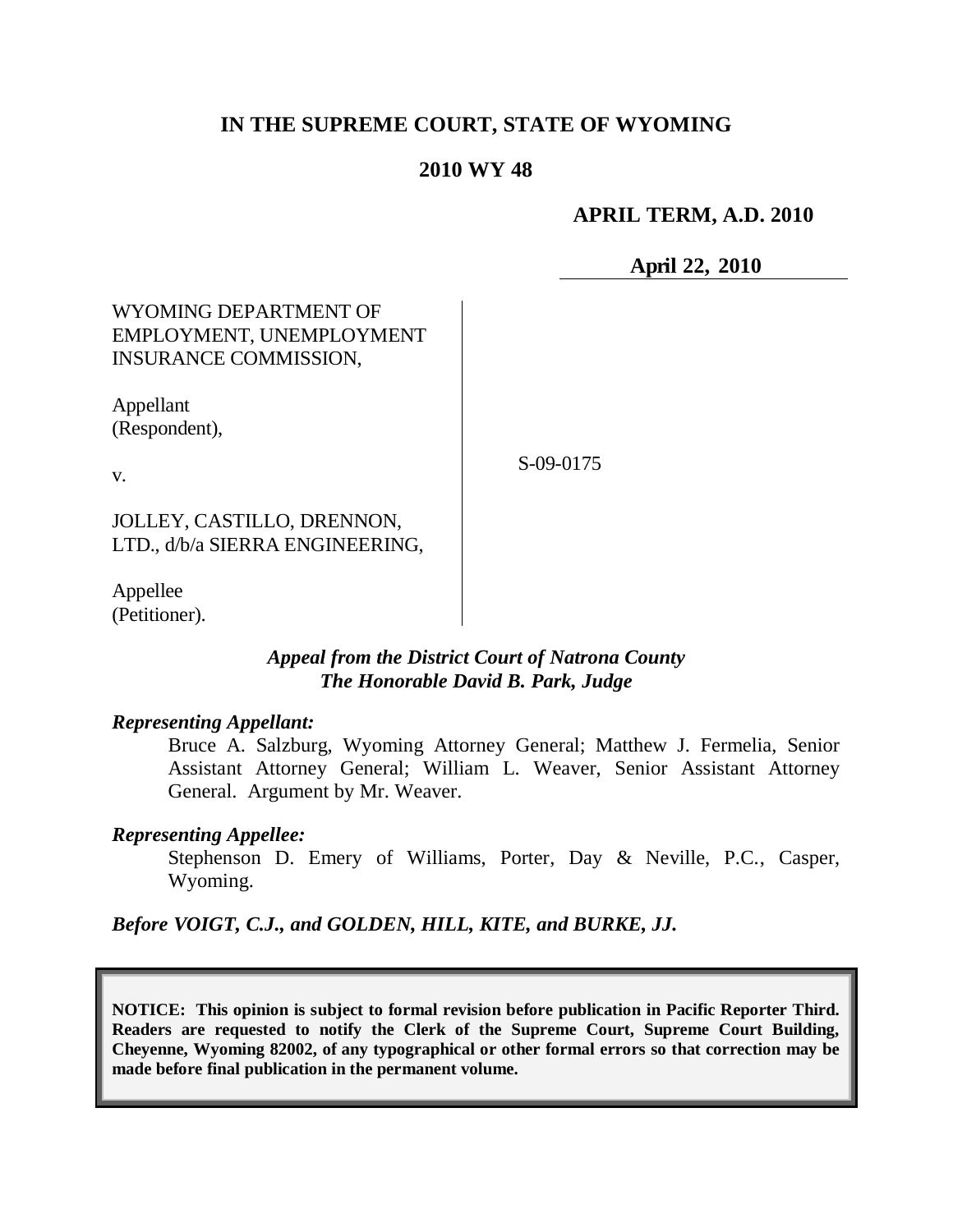#### **VOIGT**, **Chief Justice**.

[¶1] The Wyoming Department of Employment, Unemployment Insurance Commission (Commission) appeals the district court's reversal of the Commission's decision, which decision found that Jolley, Castillo, Drennon, Ltd., d/b/a Sierra Engineering (Sierra) had payroll for services performed by employees subjecting it to unemployment tax under the Wyoming Employment Security Law (WESL), found at Wyo. Stat. Ann. § 27-3-101 (LexisNexis 2009), *et*. *seq*. Finding that substantial evidence exists in the record to support the Commission's decision, we will reverse the district court's decision and affirm the Commission's decision.

#### **ISSUE**

[¶2] Is there substantial evidence in the record to support the Commission's decision that Sierra had payroll for services performed by employees covered by the WESL during calendar years 2004 through 2006?

#### **FACTS**

[¶3] Sierra is a limited partnership which contracts with clients seeking to design, drill, and complete oil and gas wells in Wyoming and elsewhere. Sierra separately contracts with its consultants to do the work requested by its clients and then links the consultants with its clients to perform the requested services. In August of 2006, the Employer Services section of the Wyoming Department of Employment, Unemployment Tax Division (UI Tax Division) received a Joint Business Registration form from Sierra.<sup>1</sup> Based on information provided in the form, the UI Tax Division notified Sierra that it had determined that Sierra had payroll for services performed in Wyoming by employees covered by the WESL and was therefore required to pay unemployment  $\text{tax.}^2$  Sierra appealed that determination and the Wyoming Department of Employment, Unemployment Insurance Division scheduled a contested case hearing for the matter. The issue to be determined at the hearing was "[w]hether [Sierra] [was] liable to pay quarterly unemployment insurance taxes to the [UI Tax Division] in reference to certain persons performing services for [Sierra]." The resolution of the issue turned on whether the consultants were independent contractors as set forth in Wyo. Stat. Ann. 27-3-104(b) (LexisNexis  $2009$ )<sup>3</sup> or whether the consultants were Sierra's employees, which would

 $\overline{a}$ 

<sup>&</sup>lt;sup>1</sup> Sierra completed a Joint Business Registration form in order to obtain a Certificate of Good Standing from the Unemployment Insurance Tax Division.

<sup>2</sup> The purpose of the WESL "is to lighten the economic load created by *involuntary unemployment . . .*" by ". . . creating unemployment reserve accounts to be used for the benefit of persons *unemployed through no fault of their own*." *Casper Iron & Metal, Inc. v. Unemployment Ins. Comm'n of Dep't of Employment*, 845 P.2d 387, 393-94 (Wyo. 1993) (emphasis in original).

 $3$  Wyo. Stat. Ann. 27-3-104(b) provides: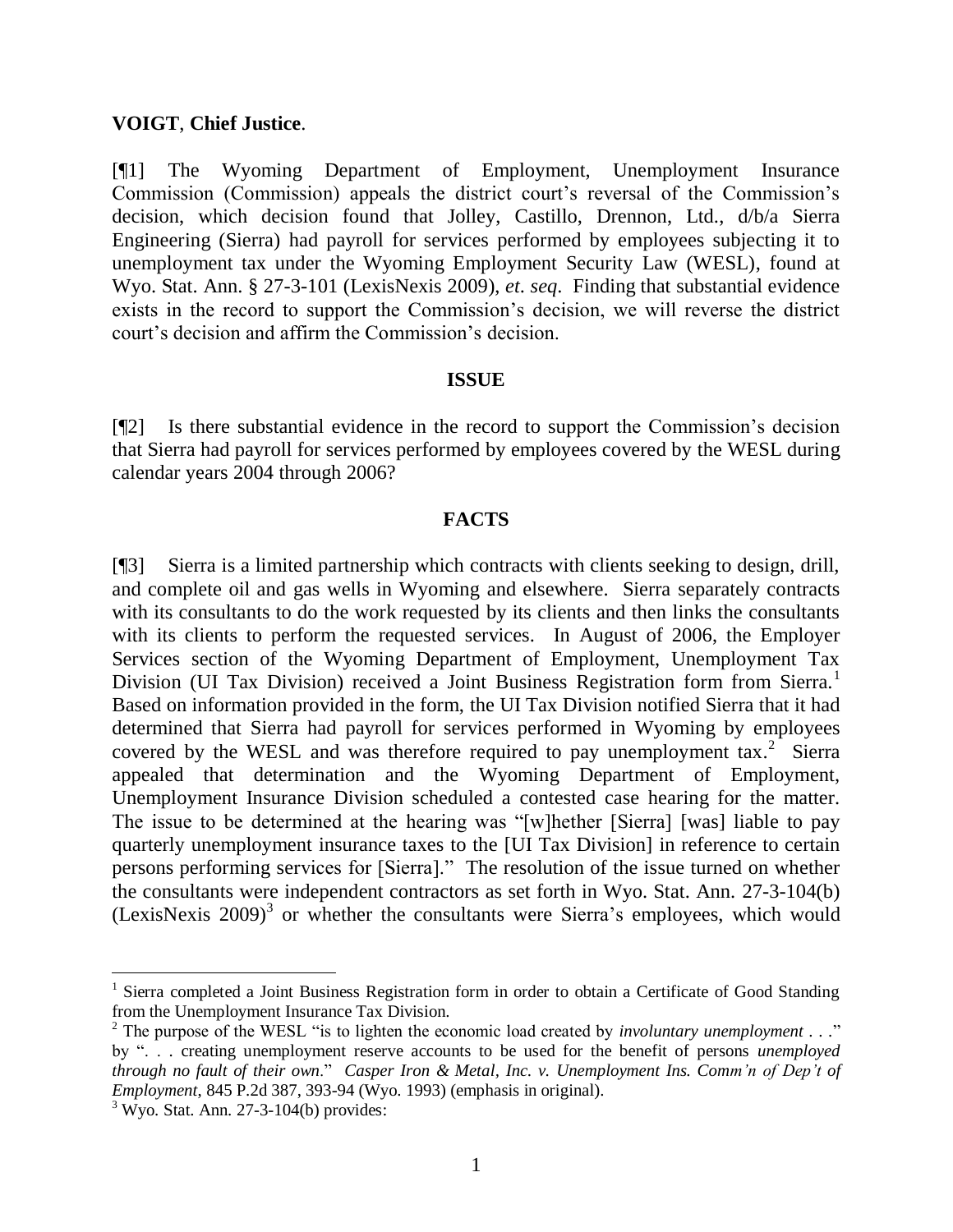subject Sierra to the WESL. Following the hearing, the hearing officer issued a decision concluding that Sierra did not carry its burden to prove that the consultants were independent contractors under Wyo. Stat. Ann. § 27-3-104, thus, Sierra was subject to the WESL. Sierra appealed that decision to the Commission.

[¶4] On appeal, the Commission determined that some of Sierra's consultants conducted business with Sierra under separately formed entities while others conducted business as individuals. Consequently, the Commission determined that the case needed to be remanded in order for the hearing officer "to review the actual contracts the employer had with consultants who are individuals." Furthermore, the Commission instructed the hearing officer to "take additional evidence and testimony relative to the subpoenaed contracts and payment records as to whether the services performed under each contract qualify as employment pursuant to the applicable sections of [WESL]." On remand, the hearing officer reviewed the contracts and payroll records relating to Sierra's consultants as instructed by the Commission. It is important to note that the hearing officer determined that an audit of Sierra's employment records had been performed by the UI Tax Division, which will be discussed more below. 4 The hearing officer's decision grouped Sierra's consultants that were paid for services by Sierra, between the years 2004 and 2006, into three general categories and then made individual findings of fact and conclusions of liability in respect to each individual consultant. The three categories were: (1) consultants that conducted business as a separate business entity; (2) consultants that conducted business as individuals but the record did not contain a written contract for services with Sierra; (3) consultants that conducted business as individuals and the record contained a written contract for services with Sierra. The hearing officer also made separate findings in respect to numerous other individual consultants. The

. . . .

- (v) Represents his services to the public as a self-employed individual or an independent contractor; and
- (vi) May substitute another individual to perform his services.

<sup>4</sup> Audits of an employer's records are conducted to verify an employer's compliance with the WESL.

Any unreported payments made to an individual, as found in an audit of an employing unit's records, shall be presumed to be unreported "wages" unless documentation is provided by the employing unit that the individual meets the statutory requirements of W.S. 27-3-104(b) as an independent contractor/self employed individual. The burden is upon the employing unit to provide such documentation.

Dep't of Employment Unemployment Tax Division/Unemployment Ins. Comm'n Rules and Regulations, Ch. 11, Sec. 2(a), (b) (2010).

<sup>(</sup>b) An individual who performs service for wages is an employee for purposes of this act unless it is shown that the individual:

<sup>(</sup>i) Is free from control or direction over the details of the performance of services by contract and by fact;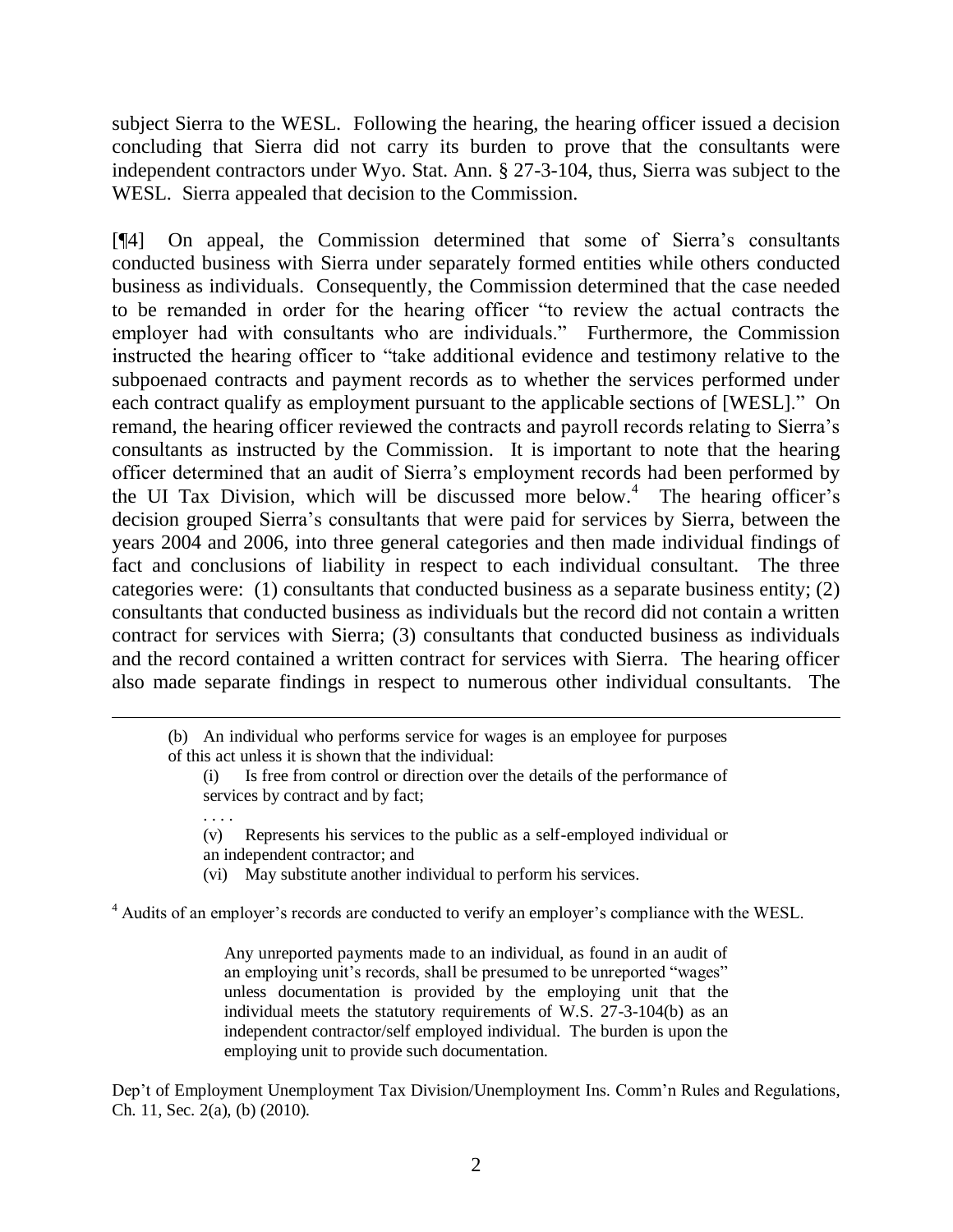hearing officer determined that wages paid to consultants in the first category, those that conducted business as a separate business entity, were not subject to the unemployment insurance tax because they are not "individuals" as defined by Wyo. Stat. Ann. § 27-3- 104. Regarding the second category of consultants, the hearing officer determined that Sierra failed to meet its burden of proving that they were independent contractors, in part, because none of the consultants had written contracts with Sierra. Moreover, the only evidence supporting Sierra's contention that these consultants were independent contractors was affidavits submitted by the consultants, essentially attesting that they were independent contractors, which the hearing officer deemed to be "not probative, trustworthy, or credible." Finally, in respect to the third category of consultants, the hearing officer determined that they "were not free from direction or control, did not represent themselves to the public as self-employed individuals, and could not substitute another individual to perform their services." Sierra appealed the hearing officer's decision to the Commission.

[¶5] After its review, the Commission concluded as follows:

Contrary to the hearing officer's decision, we find that [the] UI Tax [Division] did not conduct an audit of Sierra's payments to consultants for the calendar years 2004 through 2006. In view of the fact that no audit has been made in this matter, we conclude that it is beyond the scope of this appeal for the Commission to make findings of fact and conclusions relative to specific consultants and the amount of remuneration they received from Sierra as a result of services performed by those consultants in Wyoming beginning January 1, 2004.

The Commission determined *inter alia* that Sierra did not direct and control every detail of the services performed by consultants, but Sierra did control at least some significant details; Sierra failed to prove by a preponderance of the evidence that all of its consultants represented themselves as independent contractors; and Sierra's consultants could substitute another individual to perform their services with the consent of Sierra and/or Sierra's client. The Commission further found that evidence in the record relating to eight specific consultants "fail[ed] to support Sierra's contention that all of its consultants are independent contractors." Accordingly, the Commission concluded that "Sierra had payroll for services performed in Wyoming by employees covered by [the WESL] during calendar years 2004 through 2006." Sierra appealed the Commission's decision to the district court.

[¶6] On appeal, the district court reversed the Commission's and hearing officer's decisions on the ground that "Sierra presented, at a minimum, a prima facie case. . . . It is at this point that the burden of production shifted to the Division to rebut Sierra's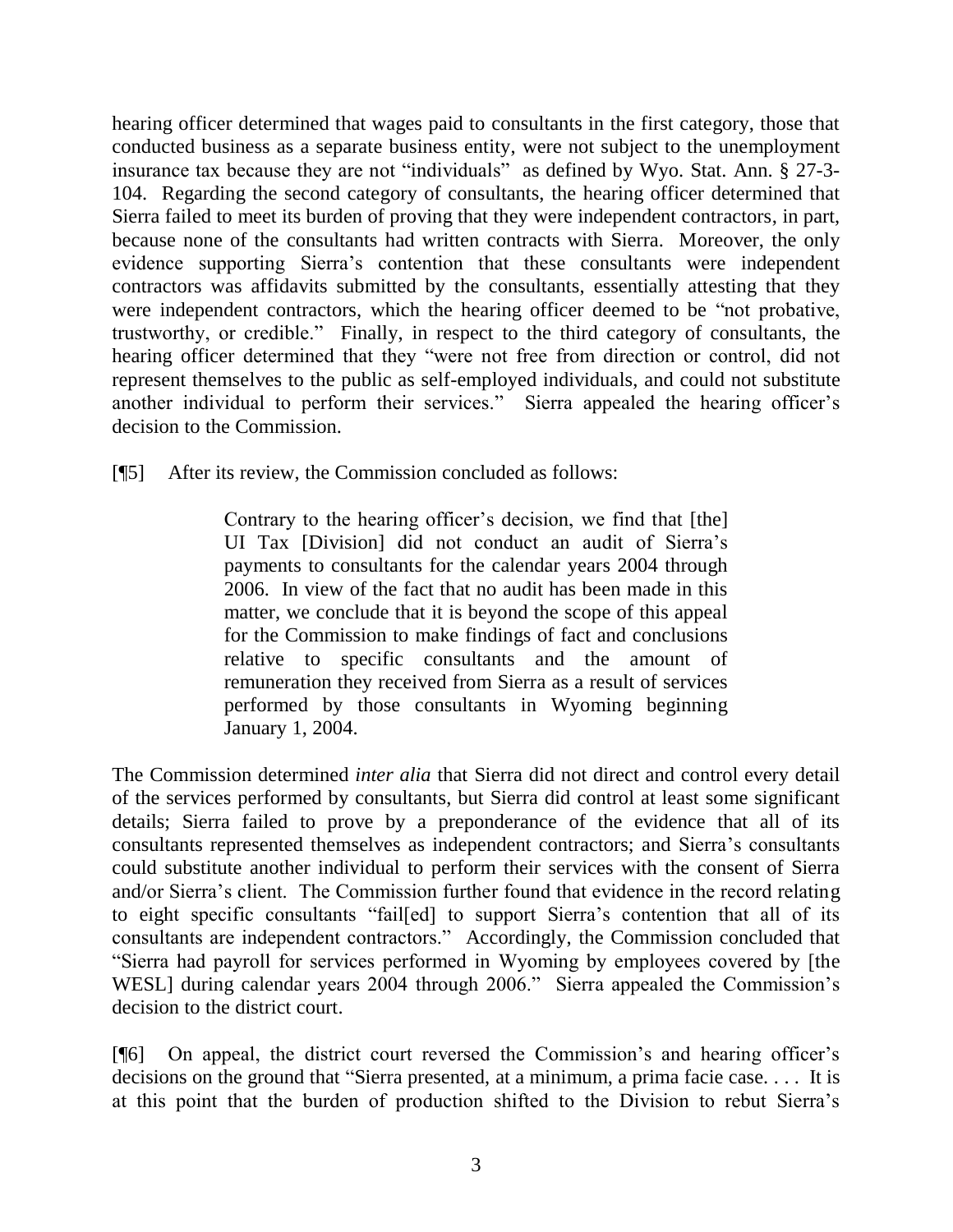contentions. *Bando v. Clure Bros. Furniture*, 980 P.2d 323, 330 (Wyo. 1999). The Division did not carry its burden." This appeal by the Commission timely followed.<sup>5</sup>

### **STANDARD OF REVIEW**

[¶7] When considering an appeal from a district court's review of an administrative agency's action, we give "no special deference to the district court's decision," but instead review the case as if it had come directly from the administrative agency. *Dale v. S & S Builders, LLC*, 2008 WY 84, ¶ 8, 188 P.3d 554, 557 (Wyo. 2008). Our review of an administrative agency's action is governed by the Wyoming Administrative Procedure Act, which provides in pertinent part that the reviewing court shall:

> (i) Compel agency action unlawfully withheld or unreasonably delayed; and

> (ii) Hold unlawful and set aside agency action, findings and conclusions found to be:

- (A) Arbitrary, capricious, an abuse of discretion or otherwise not in accordance with law;
- (B) Contrary to constitutional right, power, privilege or immunity;
- (C) In excess of statutory jurisdiction, authority or limitations or lacking statutory right;
- (D) Without observance of procedure required by law; or
- (E) Unsupported by substantial evidence in a case reviewed on the record of an agency hearing provided by statute.

 $\overline{a}$ 

<sup>5</sup> Wyo. Stat. Ann. § 27-3-506(d) (LexisNexis 2009) provides that a denial or redetermination of contribution liability, contribution rates or the charging of benefit payments by the Commission "is final unless within thirty (30) days after notice is mailed a petition for judicial review is filed in accordance with W.S. 27-3-407."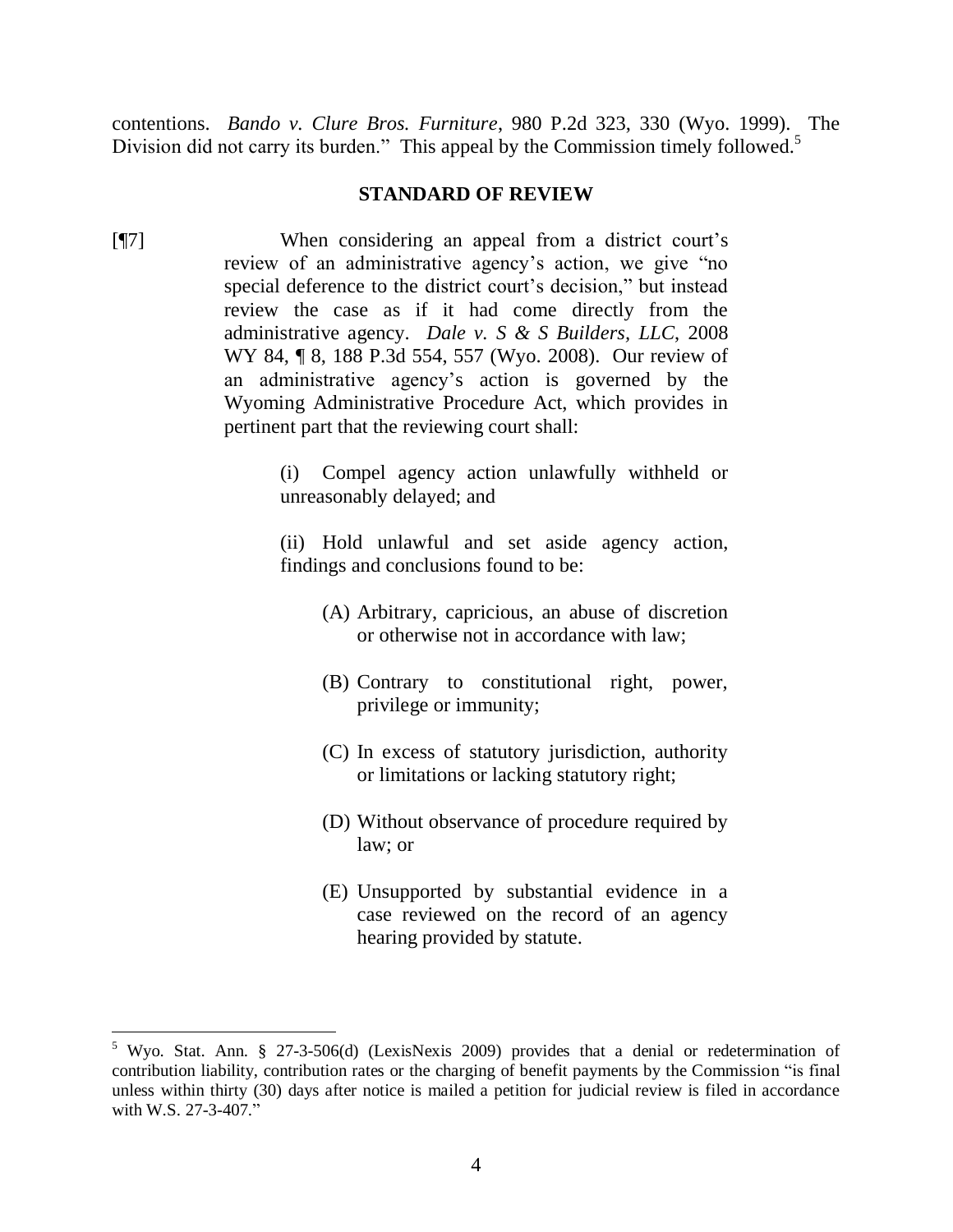Wyo. Stat. Ann. § 16-3-114(c) (LexisNexis 2009). . . . Questions of law are reviewed *de novo. Sheth v. State ex rel. Wyo. Workers' Comp. Div.*, 11 P.3d 375, 378-79 (Wyo. 2000). "Conclusions of law made by an administrative agency are affirmed only if they are in accord with the law. We do not afford any deference to the agency's determination, and we will correct any error made by the agency in either interpreting or applying the law." *Bailey v. State ex rel. Wyo. Workers' Safety & Comp. Div.*, 2002 WY 145, ¶ 9, 55 P.3d 23, 26 (Wyo. 2002) (internal citations omitted) (quoting *State ex rel. Workers' Safety & Comp. Div. v. Garl*, 2001 WY 59, ¶ 9, 26 P.3d 1029, 1032 (Wyo. 2001)).

With regard to factual questions, we recently reiterated in *Dale v. S & S Builders* how the substantial evidence standard of review should be applied:

> Because contested case hearings under Wyoming's Administrative Procedures Act, are formal, trial-type proceedings, use of the substantial evidence standard for review of evidentiary matters is more in keeping with the original intent of the drafters of the administrative procedures act.

> Thus, in the interests of simplifying the process of identifying the correct standard of review and bringing our approach closer to the original use of the two standards, we hold that henceforth the substantial evidence standard will be applied any time we review an evidentiary ruling. When the burdened party prevailed before the agency, we will determine if substantial evidence exists to support the finding for that party by considering whether there is relevant evidence in the entire record which a reasonable mind might accept in support of the agency's conclusions. If the hearing examiner determines that the burdened party failed to meet his burden of proof, we will decide whether there is substantial evidence to support the agency's decision to reject the evidence offered by the burdened party by considering whether that conclusion was contrary to the overwhelming weight of the evidence in the record as a whole.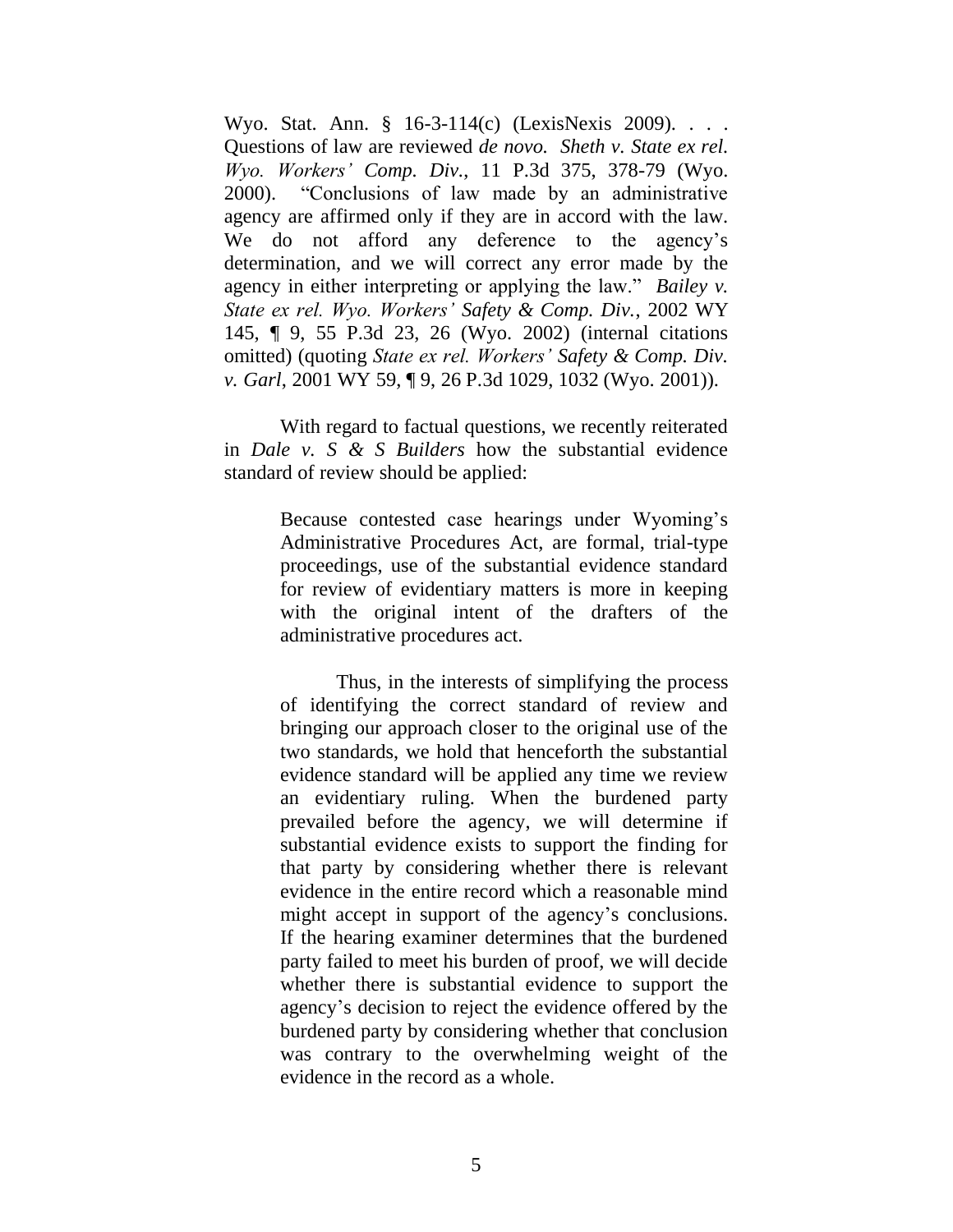*Dale,* 2008 WY 84, ¶¶ 21-22, 188 P.3d at 561 (internal citations omitted).

*In re Worker's Comp. Claim of Kaczmarek*, 2009 WY 110, ¶¶ 7-8, 215 P.3d 277, 280- 81 (Wyo. 2009).

### **DISCUSSION**

[¶8] As noted above, on appeal to the Commission, the Commission limited the scope of its review to determining whether there was substantial evidence in the record to support the hearing officer's general conclusion that Sierra was subject to the WESL, because it paid wages for services performed in Wyoming from 2004 through 2006. The Commission did not make specific findings and conclusions of tax liability in relation to each individual consultant, because an audit of Sierra's employment records has yet to be completed by the UI Tax Division, wherein specific liability will be determined. *See supra* ¶ 5. We agree with the Commission in this respect and note that our review is limited in the same manner.

[¶9] We begin with a brief overview of the relevant statutes. Wyo. Stat. Ann. § 27-3- 502(a) (LexisNexis 2009) provides that "Upon its own motion or application of an employing unit and after notice and opportunity for hearing, the department may determine if an employing unit is an employer and if services performed . . . qualify as employment." An "employing unit" is defined as "any individual or type of organization employing one (1) or more individuals in this state . . . ." Wyo. Stat. Ann. § 27-3-102(a)(vii) (LexisNexis 2009). An "employer" is defined as, *inter alia*, "any employing unit . . . [f]or whom a worker performs service as an employee[.]" Wyo. Stat. Ann. § 27-3-103(a)(i) (LexisNexis 2009). Most important to this appeal is Wyo. Stat. Ann. § 27-3- 104(b), which states in pertinent part as follows:

> (b) An individual who performs service for wages is an employee for purposes of this act unless it is shown that the individual:

> > (i) Is free from control or direction over the details of the performance of services by contract and by fact;

> > (v) Represents his services to the public as a self-employed individual or an independent contractor; and

. . . .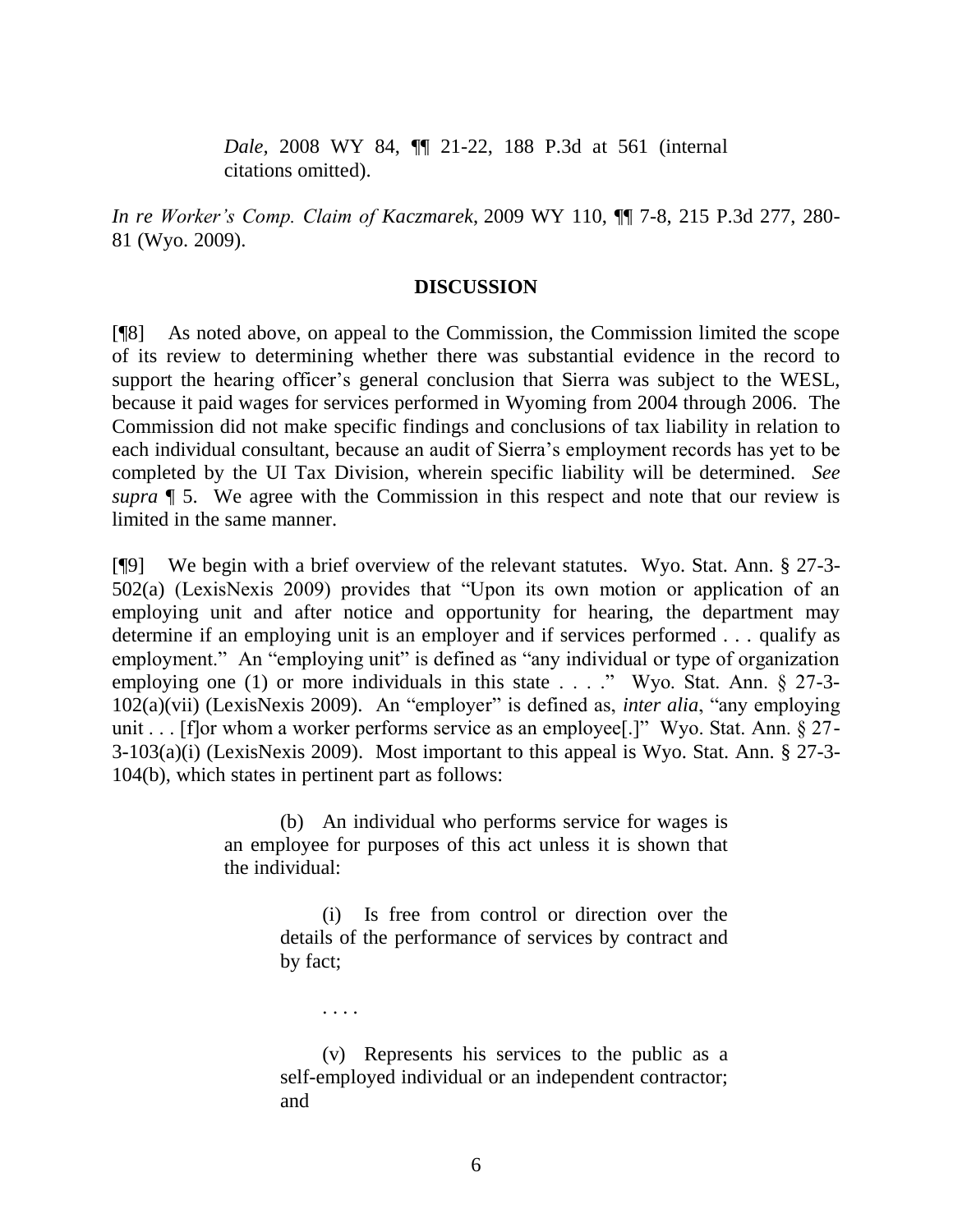(vi) May substitute another individual to perform his services.

Finally, "wage" is defined as "remuneration payable for services from any source including commissions, bonuses and cash." Wyo. Stat. Ann.  $\frac{1}{2}$  27-3-102(a)(xviii) (LexisNexis 2009).

[¶10] The Commission's decision incorporated many findings of fact made by the hearing officer and set forth dozens of its own, relating to many of the consultants in order to show that they were employees, and not independent contractors, because they did not meet the three prongs of the independent contractor test set forth in Wyo. Stat. Ann. § 27-3-104(b). We find it unnecessary to address all of these findings because there are at least eight consultants who were undisputedly paid wages by Sierra for services performed in Wyoming between the years 2004 through 2006 and for whom there exists no evidence in the record to support a finding that they were independent contractors. We recognize that, in litigating this issue, Sierra apparently treated its consultants as a "class" of workers rather than as individuals. Consequently, at oral arguments before this Court, Sierra asserted that it was sufficient to present evidence of the three-pronged independent contractor test in relation to the consultants as a "class" and that the burden then shifted to the Commission to present contrary evidence in respect to individual consultants that the Commission claimed were not independent contractors. However, Wyo. Stat. Ann. § 27-3-104(b) states that any "*individual* who performs service for wages is an employee . . . unless it is shown that the *individual*" meets the three-pronged test. (Emphasis added.) By the plain language of the statute, it is the employer's burden to prove that each *individual* consultant meets the elements of Wyo. Stat. Ann. § 27-3- 104(b). Wyo. Stat. Ann. § 27-3-104(b); *see also DC Prod. Serv. v. Wyo. Dep't of Employment*, 2002 WY 142, ¶ 9, 54 P.3d 768, 772 (Wyo. 2002); *Hat Six Homes, Inc. v. State, Dep't of Employment, Unemployment Ins. Comm'n*, 6 P.3d 1287, 1292 (Wyo. 2000). The Commission determined that the evidence Sierra provided for at least eight consultants "fail[ed] to support Sierra's contention that all of its consultants are independent contractors." Our review of the record confirms the Commission's determination. The only evidence in the record regarding these eight consultants are documents indicating how much each consultant was paid by Sierra and when those payments were made. Essentially these documents prove that these eight consultants were paid remuneration during calendar years 2004 through 2006, but do nothing to prove Sierra's contention that they were independent contractors. Substantial evidence exists in the record to support the Commission's decision that Sierra is subject to the WESL.